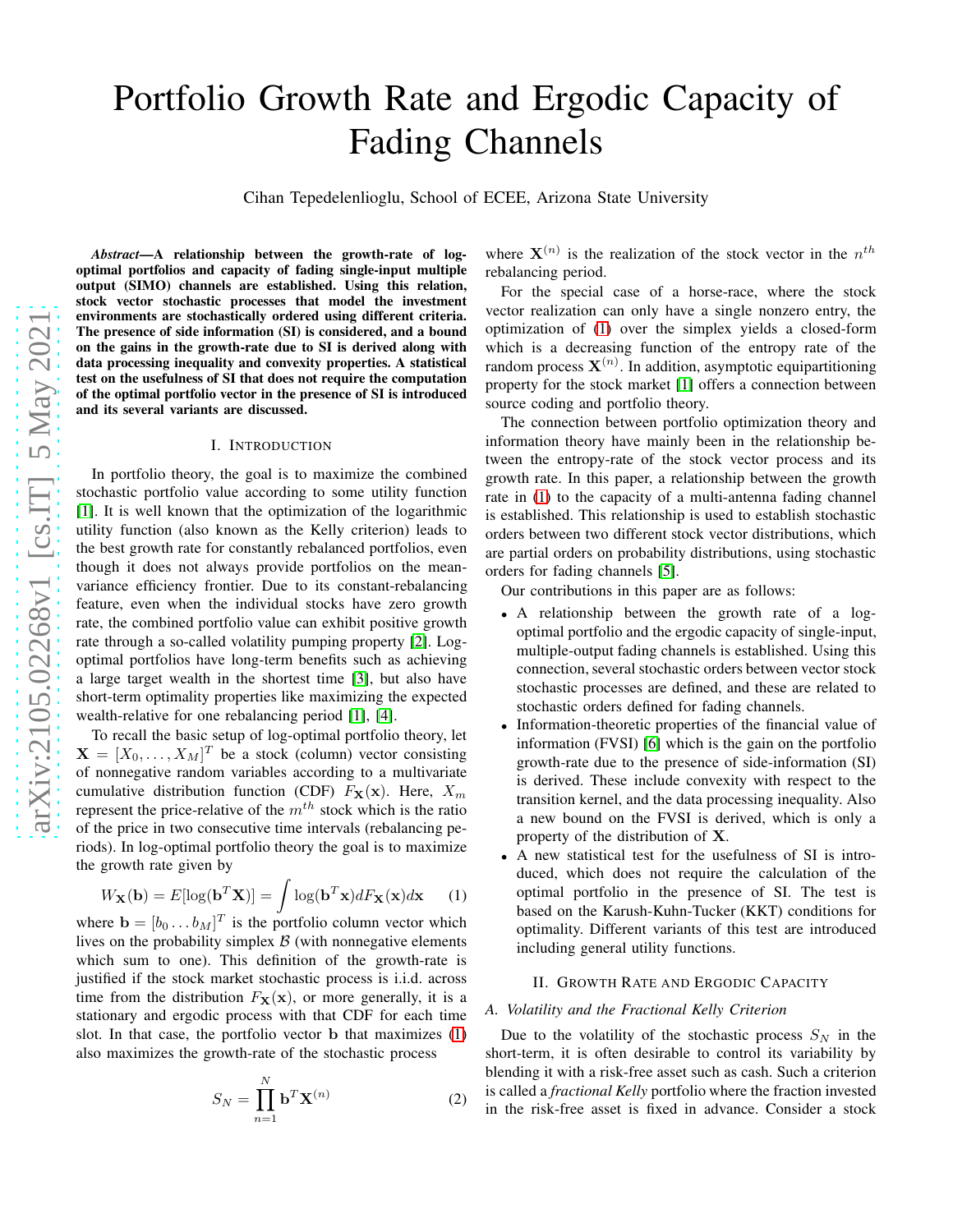market where a risk-free asset is available so that  $X^{(n)}$  =  $[1 \ \tilde{\mathbf{X}}^{(n)T}]^T$  or equivalently, the first entry of  $\mathbf{X}^{(n)}$  is  $X_0^{(n)}$  = 1. When a fraction  $\lambda$  is invested in cash, [\(2\)](#page-0-1) becomes

<span id="page-1-0"></span>
$$
S_N = \prod_{n=1}^N (\lambda + (1 - \lambda)\tilde{\mathbf{b}}^T \tilde{\mathbf{X}}^{(n)})
$$
(3)

where we are defining  $\mathbf{b} = [\lambda \, b_1 \dots b_M]^T$  so that  $b_0 = \lambda$ , and  $\tilde{\mathbf{b}} = [b_1 \dots b_M]^T / (1 - \lambda)$  which is on the probability simplex. Due to the fact that  $\lambda = 1$  yields zero variance for  $S_N$ , and because of the continuity of the variance of  $S_N$  in  $\lambda$ , a desired value of variance can be set by adjusting  $\lambda$  while sacrificing growth rate. Taking logs in [\(3\)](#page-1-0) we obtain

<span id="page-1-1"></span>
$$
\frac{1}{N}\log S_N = \frac{1}{N}\sum_{n=1}^{N}\log\left(1 + \frac{1-\lambda}{\lambda}\tilde{\mathbf{b}}^T\tilde{\mathbf{X}}^{(n)}\right) + \log(\lambda).
$$
\n(4)

It is clear from [\(4\)](#page-1-1) that for an ergodic stock process, maximizing the growth rate of  $S_N$  with respect to b for a fixed  $\lambda$ amounts to maximizing

<span id="page-1-3"></span>
$$
E\left[\log\left(1+\frac{1-\lambda}{\lambda}\tilde{\mathbf{b}}^T\tilde{\mathbf{X}}\right)\right]
$$
 (5)

with respect to b over the simplex, where we dropped the time index due to the stationarity of the stock vector process. If the goal is the best possible growth rate, then the fraction  $\lambda$ can also be optimized. However, if a large growth rate subject to a desired variance is sought, then the  $\lambda$  parameter will be selected to satisfy that constraint.

## *B. Ergodic Capacity of Fading Channels*

To draw a parallel between the growth-rate of the value of a portfolio and the ergodic capacity of fading channels, consider a single-input, multi-output channel model [\[7\]](#page-5-6), [\[8\]](#page-5-7):

$$
y_m^{(n)} = \sqrt{\rho_m} h_m^{(n)} s^{(n)} + v_m^{(n)}, \ \ m = 1, \dots, M,
$$
 (6)

where  $\rho_m$  is the nonnegative power allocated on the  $m^{th}$ branch with combined power  $\rho := \sum_m \rho_m$ ;  $h_m^{(n)}$  is the complex-valued channel gain,  $s^{(n)}$  is the transmitted symbol, and  $v_m^{(n)}$  is the complex Gaussian additive noise at time n. The channels, input symbol and the noise samples all have zeromean and normalized variance of unity. We consider a setup where the transmitter does not know the channel coefficients but the receiver does.

For a diversity combining receiver with complex-valued combining coefficients  $\alpha_m$ , the signal to noise ratio (SNR)maximizing choice is given by  $\alpha_m = \sqrt{\rho_m} h_m^*$ , where  $(\cdot)^*$ denotes complex conjugate, and we drop the time index for convenience. The resulting combined instantaneous SNR is given by

$$
SNR = \sum_{m=1}^{M} \rho_m |h_m|^2 . \tag{7}
$$

If the channel coefficients  $h_m^{(n)}$  are stationary across the time index  $n$ , the Shannon capacity of this channel is given by [\[8\]](#page-5-7)

<span id="page-1-2"></span>
$$
C = E\left[\log\left(1 + \sum_{m=1}^{M} \rho_m |h_m|^2\right)\right].
$$
 (8)

Note that [\(8\)](#page-1-2) and [\(5\)](#page-1-3) have the same functional form with the identification  $\tilde{\mathbf{b}}^T = [\rho_1 \dots \rho_M]/\rho$ ,  $\tilde{\mathbf{X}}^T = [[h_1]^2 \dots |h_M|^2]$ , and due to the normalization of the channel input, channel coefficient and noise variance,  $\rho = (1 - \lambda)/\lambda$  can be interpreted as the average SNR. Therefore, finding the optimal  $\lambda$ − fractional Kelly portfolio b is identical to finding the optimal power allocation over the diversity branches. This establishes a link between growth-rate optimal portfolios, and ergodic capacity of fading channels. The similarity in [\(8\)](#page-1-2) and [\(5\)](#page-1-3) will enable us to extend stochastic orders for fading channels to those in portfolio theory.

# *C. Water Filling*

Before moving to stochastic orders, we want to continue pointing out the mathematical similarity between fractional Kelly portfolios and capacity maximization in communication theory by showing that [\(5\)](#page-1-3) can be reduced to the celebrated water-filling problem [\[8\]](#page-5-7) if the stock vector is a horse race. To see this, consider the scenario where  $\hat{\mathbf{X}}$  can only take a single nonzero entry for every realization with equal probability:  $P[\tilde{\mathbf{X}} = \mathbf{e}_m \tilde{x}_m] = 1/M$ . Here  $\mathbf{e}_m$  is the unit vector in the  $m^{th}$  direction. Defining  $\tilde{b}_m = b_m/(1 - \lambda)$  we see that [\(5\)](#page-1-3) reduces to

<span id="page-1-4"></span>
$$
\frac{1}{M} \sum_{m=1}^{M} \log \left( 1 + \frac{1 - \lambda}{\lambda} \tilde{b}_m \tilde{x}_m \right) . \tag{9}
$$

Ignoring the constant  $1/M$  factor, the optimization of [\(9\)](#page-1-4) with respect to b over the simplex for a given set of  $\tilde{x}_m$ is precisely the same problem of optimizing the capacity of parallel channels and a total power constraint. This solution (see e.g., [\[1\]](#page-5-0)) has the well-known water-filling interpretation.

#### III. STOCHASTIC ORDERS

Stochastic orders (or dominance) are partial orders on probability distributions. Our interest here will be to order two stock market environments using different criteria. In [\[9\]](#page-5-8) the authors considered an overview of stochastic dominance for portfolios with emphasis on first and second order stochastic dominance. Reference [\[10\]](#page-5-9) considered extensions to the multi-period case  $(N > 1)$ . In [\[11\]](#page-5-10) Laplace transform ordering is considered and its properties are developed. In [\[5\]](#page-5-4) a stochastic order based on the Shannon transform is developed for ordering random communication channel models. In what follows, we will introduce and relate these orders and study their implications on the ordering of growth rate of portfolios.

The stochastic orders discussed here will all be integral stochastic orders defined as follows. Let  $U$  be a class of realvalued functions and  $X$  and  $Y$  be random variables. We define a generic integral stochastic order as

<span id="page-1-5"></span>
$$
X \leq_{\mathcal{U}} Y \Longleftrightarrow E[u(X)] \leq E[u(Y)], \forall u \in \mathcal{U}, \qquad (10)
$$

where  $U$  is called the generator function set of the stochastic order. Note that a given stochastic order might have more than one generator. When  $U$  is the set of all increasing functions, we have the so-called usual stochastic order, which can be shown to be equivalent to point-wise ordering of the CDFs of  $X$  and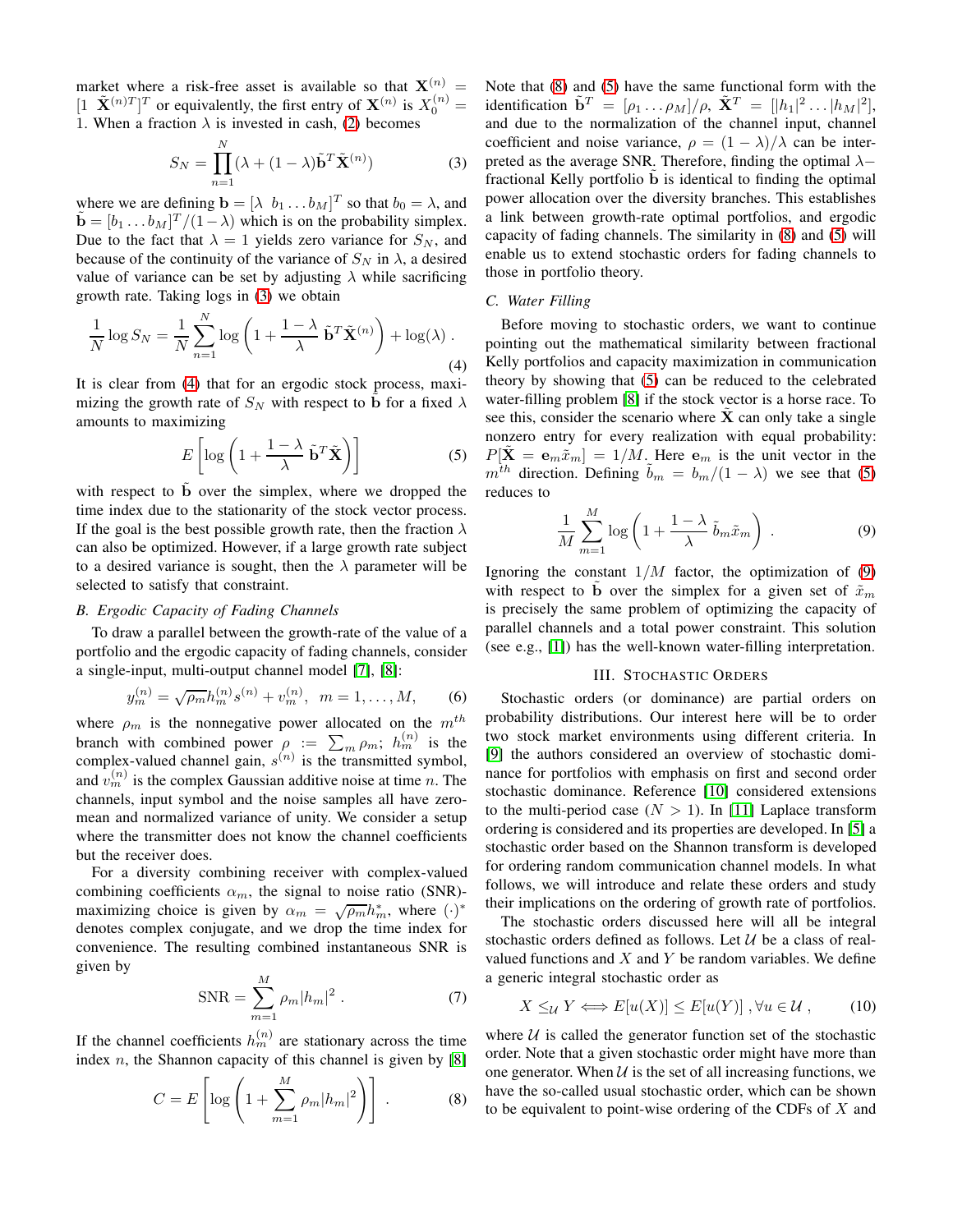Y. If, in addition to being increasing, the functions in  $U$  are also concave, then we have second-order stochastic order in [\(10\)](#page-1-5). Continuing in this manner, one can require more strict stochastic orders by adding the requirement that  $U$  contain functions whose derivatives alternate in sign. This naturally leads to the Laplace transform ordering defined next.

#### *A. Laplace Transform Order*

When  $\mathcal{U} = \{u(x) = -\exp(-\rho x), \rho \ge 0\}$  we have  $X \leq_{LT} Y \Leftrightarrow E[\exp(-\rho Y)] \leq E[\exp(-\rho X)]$ ,  $\rho \geq 0$ . (11)

The same Laplace transform order can also be defined by adopting  $U$  as the set of all functions with a completely monotone derivative. These are functions whose derivatives are completely monotone (c.m.), where c.m. functions are positive functions with alternating derivatives:

$$
(-1)^n d^n u(x)/dx^n \ge 0
$$
,  $\forall x > 0$ ,  $n = 0, 1, 2, ...$ 

#### *B. Ergodic Capacity Order*

The LT order can be coarsened by considering  $U$  which is a proper subset of functions with a completely monotone derivative. In particular,  $\mathcal{U} = \{u(x) = \log(1 + \rho x), \rho \ge 0\}$ can be used to define an integral stochastic order:

$$
X \leq_c Y \Leftrightarrow E[\log(1 + \rho X)] \leq E[\log(1 + \rho Y)], \rho \geq 0. \tag{12}
$$

This stochastic order, which is defined through the so-called Shannon transform of the distribution of a positive random variable, was originally defined in [\[5\]](#page-5-4) in the context of fading communication channels. There it was shown that LT ordering implies ergodic capacity ordering, but the converse does not hold.

#### *C. Stochastic Ordering of Stock Vector Processes*

The different integral stochastic orders defined above provide a framework for comparing the scalar portfolio values which are random variables. There are several ways to extend this to vector-valued stock processes. We will now use these stochastic orders to define stochastic orders on stock market vector processes, and relate them to orders that can be defined through the growth rate. Toward this goal, consider the following orderings:

$$
E[\log \mathbf{b}^T \mathbf{X}] \le E[\log \mathbf{b}^T \mathbf{Y}], \forall \mathbf{b} \in \mathcal{B}
$$
 (13a)

<span id="page-2-3"></span>
$$
\mathbf{b}^T \mathbf{X} \leq_c \mathbf{b}^T \mathbf{Y}, \forall \mathbf{b} \in \mathcal{B}
$$
 (13b)

$$
\mathbf{b}^T \mathbf{X} \leq_{LT} \mathbf{b}^T \mathbf{Y}, \forall \mathbf{b} \in \mathcal{B}
$$
 (13c)

where  $\beta$  is the probability simplex.

Because Laplace transform ordering implies ergodic capac-ity ordering, we have [\(13c\)](#page-2-0)  $\Rightarrow$  [\(13b\)](#page-2-1). Moreover, because log has a c.m. derivative, we have [\(13c\)](#page-2-0)  $\Rightarrow$  [\(13a\)](#page-2-2). Because [\(13a\)](#page-2-2) indicates that the stock market environments  $X$  and  $Y$  are such that their growth rates will be ordered for every portfolio selection, the LT ordering of stock vector processes implies that their optimal growth rates are also ordered.

One can also establish a partial connection between [\(13a\)](#page-2-2) and  $(13b)$ . Indeed, if  $(13a)$  holds, then using  $(4)$  and  $(5)$  we have

$$
E\left[\log\left(1+\frac{1-\lambda}{\lambda}\tilde{\mathbf{b}}^T\tilde{\mathbf{X}}\right)\right] \leq E\left[\log\left(1+\frac{1-\lambda}{\lambda}\tilde{\mathbf{b}}^T\tilde{\mathbf{Y}}\right)\right],
$$

which holds for all  $\mathbf{b} \in \mathcal{B}$  and  $0 \leq \lambda \leq 1$ . In other words, ordering of the growth rates of stock vectors  $X = \begin{bmatrix} 1 & \tilde{X} \end{bmatrix}$  and  $Y = \begin{bmatrix} 1 & Y \end{bmatrix}$  in the presence of a cash option  $(X_0 = 1)$  implies the ergodic capacity ordering of the risky assetts  $\tilde{\mathbf{X}}$ , and  $\tilde{\mathbf{Y}}$ .

The stock vector orderings in [\(13\)](#page-2-3) have the downside of being dependent on the order of elements within the vectors **X** and  $Y$ . It is possible to impose permutation invariance by inserting a permutation matrix on the left-hand side of equations [\(13\)](#page-2-3) and requiring them to hold for every permutation matrix. While satisfying permutation-invariance, this would have the down-side of making these stochastic orders too stringent in that it would require the worst stock on the right hand side to be better than the best one on the left-hand side if b is chosen as a unit vector, for example.

In an effort to impose less conditions to establish an order, consider the following alternative to [\(13\)](#page-2-3):

<span id="page-2-7"></span><span id="page-2-6"></span><span id="page-2-5"></span><span id="page-2-4"></span>
$$
\max_{\mathbf{b}\in\mathcal{B}} E[\log \mathbf{b}^T \mathbf{X}] \le \max_{\mathbf{b}\in\mathcal{B}} E[\log \mathbf{b}^T \mathbf{Y}],
$$
\n(14a)

$$
\max_{\mathbf{b}\in\mathcal{B}} E[\log(1+\rho \mathbf{b}^T \mathbf{X})] \le \max_{\mathbf{b}\in\mathcal{B}} E[\log(1+\rho \mathbf{b}^T \mathbf{Y})], \forall \rho \ge 0
$$
\n(14b)

$$
\max_{\mathbf{b}\in\mathcal{B}} E[\exp(-\rho \mathbf{b}^T \mathbf{Y})] \le \max_{\mathbf{b}\in\mathcal{B}} E[\exp(-\rho \mathbf{b}^T \mathbf{X})], \forall \rho \ge 0.
$$
\n(14c)

Note that in the b values on either side of the inequality are optimized (and different), in all three equations in [\(14\)](#page-2-4). This also makes these orders permutation-invariant. It is clear that [\(14a\)](#page-2-5) is simply comparing the growth rates of the two stock vectors under their respective optimal portfolios. This constitutes a total order. The order in [\(14b\)](#page-2-6) compares two stock vector processes on the basis of their optimal fractional Kelly portfolio values for every fraction  $\lambda$  (note the correspondence  $\rho = (1 - \lambda)/\lambda$  in [\(5\)](#page-1-3)). In [\(14c\)](#page-2-7) since the optimal values of b used on either side of the equation are dependent on  $\rho$ , it cannot be written as the LT ordering of two random variables.

# IV. SIDE INFORMATION

<span id="page-2-2"></span><span id="page-2-1"></span><span id="page-2-0"></span>Given a stock market vector process  $X^{(n)}$ , if a SI stochastic process  $S^{(n)}$  is available, then the portfolio selection can benefit from the knowledge of realizations of the SI so that the optimization of [\(1\)](#page-0-0) can be performed over portfolio-valued functions  $\mathbf{b}(\cdot)$  where  $\mathbf{b}(s) \in \mathcal{B}, \forall s$ . We will assume that  $(\mathbf{X}^{(n)}, S^{(n)})$  have a joint distribution given by  $p_{\mathbf{X},S}(\mathbf{x}, s)$ . The amount of improvement in the growth rate from using the side information is termed "financial value of information" (FVSI) in [\[6\]](#page-5-5) and defined as

<span id="page-2-8"></span>
$$
V(\mathbf{X}; S) := \max_{\mathbf{b}(\cdot)} E[\log \mathbf{b}^T(S)\mathbf{X}] - \max_{\mathbf{b}} E[\log \mathbf{b}^T \mathbf{X}], (15)
$$

where the first maximization is with respect to every portfoliovalued function  $b(\cdot)$  of S, while the second one is over vectors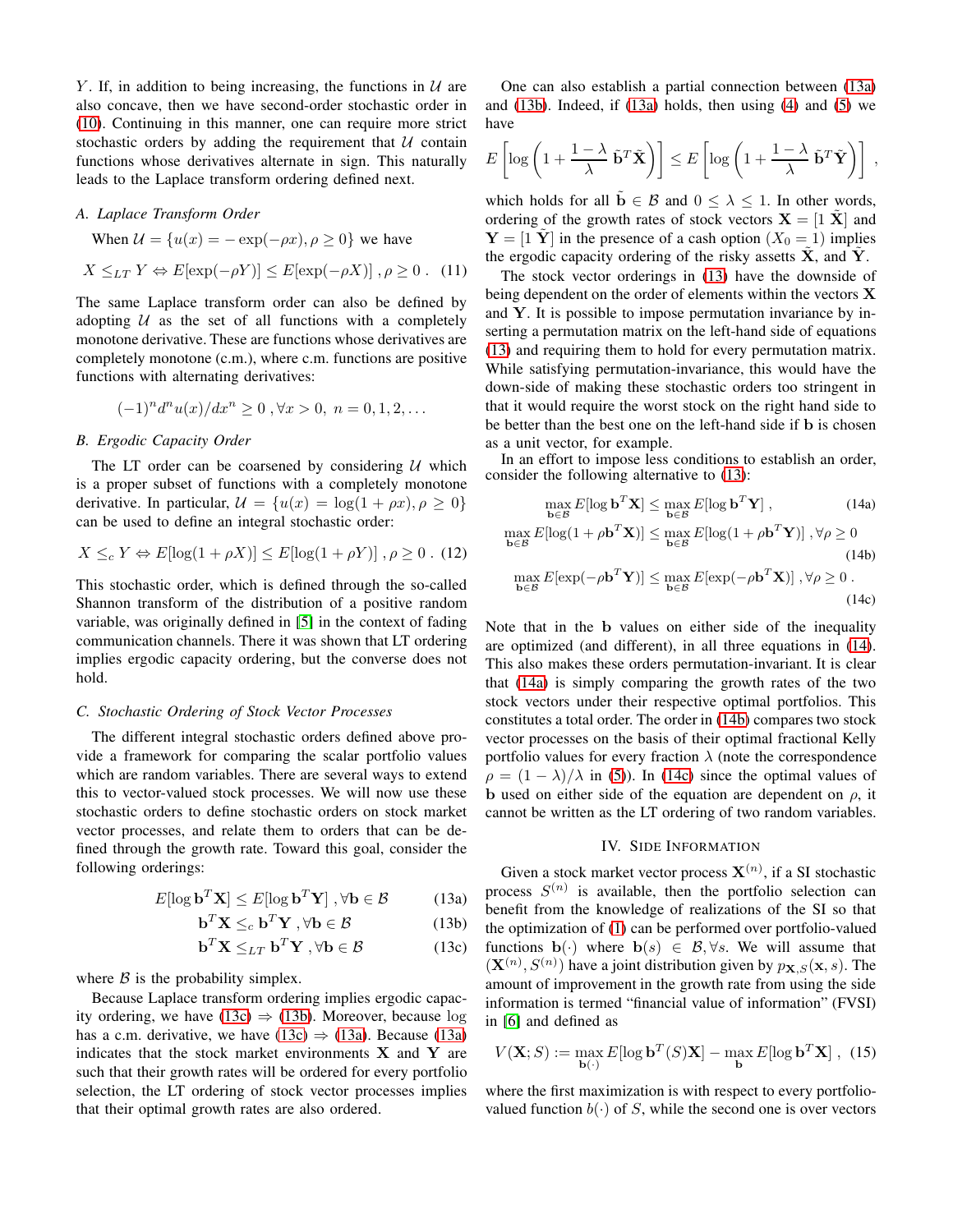in B. Clearly,  $V(X; S) \ge 0$  and in [\[6\]](#page-5-5) it was shown to be upper bounded by the mutual information:

<span id="page-3-0"></span>
$$
V(\mathbf{X}; S) \le I(\mathbf{X}; S)
$$
 with equality for a horse-race market. (16)

In the context of SIMO fading channels, if a SI random variable is available at the transmitter side about the channel realizations, then the improvement in channel capacity can be bounded similar to [\(16\)](#page-3-0) using the mutual information between the channel coefficients and SI. The results that follow are presented in a portfolio optimization context, but they all have analogues for fading channels.

# *A. Bounding the FVSI*

Consider a motivating example where  $X = [X_0 \ X_1] =$  $[1\ X_1]$  where  $X_0 = 1$  with probability one and  $X_1$  is a discrete random variable that satisfies  $X_1 \geq 1$  with probability 1, so that  $X_1$  is always the best stock. Let  $H(X_1) > 0$ the entropy of  $X_1$ , be strictly positive. Here the optimal portfolio will always pick  $X_1$  so that  $\mathbf{b}^* = \begin{bmatrix} 0 \\ 1 \end{bmatrix}^T$ . No side information random variable in this setting will offer any gains in the growth rate. In particular, if  $S = X_1$  we have  $0 = V(\mathbf{X}; S) < I(\mathbf{X}; S) = H(X_1)$ . A similar example to this was provided in [\[6\]](#page-5-5) to illustrate that the mutual information bound on the FVSI can be loose. The reason this bound is loose is because the distribution of  $X$  is such that the best stock always has the same index. We now provide a simple bound on the FVSI that is given by the entropy of the random index of the best stock.

Define  $m^* = \text{argmax}_m = X_m$  as the (random) index of the best stock. Since the knowledge of  $m^*$  will always enable choosing the best stock, it is the best possible SI random variable in terms of the FVSI:

 $V(\mathbf{X}; S) \leq V(\mathbf{X}; m^*) \leq I(\mathbf{X}; m^*) = H(m^*) - H(m^*|\mathbf{X})$ . Since  $m^*$  is a function of **X**,  $H(m^*|\mathbf{X}) = 0$  and we have the following:  $V(\mathbf{X}; S) \leq H(m^*)$ . Especially in cases where  $I(X; S)$  can be large (e.g., when X and S are continuous), this bound can be more useful than the mutual information bound. Note that the bound only depends on the stock distribution, and not the conditional distribution  $p_{S|X}$ .

# *B. Properties of SI*

*1) Convexity in*  $p_{S|\mathbf{X}}$ : To see that  $V(\mathbf{X}; S)$  is convex in  $p_{S|X}$  for a fixed  $p_S$ , we observe that [\(15\)](#page-2-8) only depends on  $p_{S|X}$  through the first term on the right hand side given by

$$
\max_{\mathbf{b}(\cdot)} \int p_{\mathbf{X}}(\mathbf{x}) \int p_{S|\mathbf{X}}(s|\mathbf{x}) \log(\mathbf{b}^T(s)\mathbf{x}) ds d\mathbf{x} \tag{17}
$$

which is the maximum of a linear function of  $p_{S|X}$ , and therefore convex.

*2) Data Processing Inequality (DPI):* If  $X - S - Z$  is a Markov chain, then  $V(X;S) \geq V(X;Z)$ . To see this, we write  $V(X; S) - V(X; Z)$  using [\(15\)](#page-2-8) as

<span id="page-3-1"></span>
$$
\max_{\mathbf{b}(\cdot)} E[\log \mathbf{b}^T(S)\mathbf{X}] - \max_{\mathbf{b}(\cdot)} E[\log \mathbf{b}^T(Z)\mathbf{X}]. \tag{18}
$$

Since  $X - S - Z$ , given the random variable S, it is possible to generate a realization of  $Z$  using the conditional distribution  $p_{Z|S}$  and use this Z value in the portfolio-valued function that optimizes  $E[\log \mathbf{b}^T(Z)\mathbf{X}]$ . This will be a randomized portfolio vector which has the same average utility as  $\max_{\mathbf{b}(\cdot)} E[\log \mathbf{b}^T(Z) \mathbf{X}]$ . The presence of such a randomized portfolio can be used to infer that there is a deterministic portfolio with that same performance. This shows that the difference in [\(18\)](#page-3-1) is nonnegative.

# *C. A Consistent Test for the Usefulness of SI*

We now develop a statistical test for the financial relevance of side information. Clearly, if the side information is statistically independent of the stock vector, it cannot provide any benefit. However, the converse is not true: when the side information is statistically dependent of the stock vector, it still might provide no benefit. So statistical tests for independence do not provide a full solution for the problem of testing for FVSI. In [\[12\]](#page-5-11) the authors used a universal portfolio framework [\[13\]](#page-5-12), [\[14\]](#page-5-13) where the stock sequence was deterministic to test for side information. The computation of the test statistic in this setting requires the calculation of the constant optimal portfolio in the absence of SI, and the piece-wise constant optimal portfolio in the presence of SI. The ratio of the value of the two portfolios was used as a test statistic. Here we take a more conventional approach by assuming a random stock sequence, and the test statistic does not require the computation of the optimal portfolio in the presence of SI.

The KKT conditions for the log-optimal portfolio optimization problem (maximizing [\(1\)](#page-0-0) over the simplex) is given by [\[1,](#page-5-0) pp. 617]

<span id="page-3-2"></span>
$$
E\left[\frac{X_m}{\mathbf{b}^{*T}\mathbf{X}}\right] = 1\tag{19}
$$

for the optimal solution  $\mathbf{b}^*$  and the *active stocks*  $m \in \mathcal{A}$ which are the stocks for which  $b_m^* > 0$ . When  $m \notin A$ ,  $b_m^* =$ 0, and the KKT conditions require only  $\leq 1$  in [\(19\)](#page-3-2). These are necessary and sufficient conditions for optimality due to the concavity of the objective function. Let us define the side information random variable  $S$  as having a finite range over the set  $\{1, 2, \ldots, K\}$ . If, instead, S is a continuous random variable, then the test can be applied to any of its quantizations (see [\[15\]](#page-5-14) for the rate distortion theory of quantizing SI). Due to the data processing inequality, if any quantization of SI reveals the presence of FVSI, then that means the SI has financial relevance.

Applying the KKT conditions in [\(19\)](#page-3-2) to the conditional distribution of  $X^{(n)}$  given S, we can obtain necessary and sufficient condition for the side information vector to provide no benefit:

<span id="page-3-3"></span>
$$
E\left[\frac{X_m}{\mathbf{b}^{*T}\mathbf{X}} \middle| S = k\right] = 1, \quad m \in \mathcal{A}, \ k \in \{1, \dots, K\} \tag{20}
$$

where  $\mathbf{b}^*$  is still the optimal portfolio in the absence of side information.

*1) Test Statistic:* Suppose we have access to stock vector and side information realizations  $(X^{(n)}, S^{(n)})$  for  $n =$  $1, \ldots, N$ . This test is for a setting where the optimal portfolio without side information has already been acquired, and we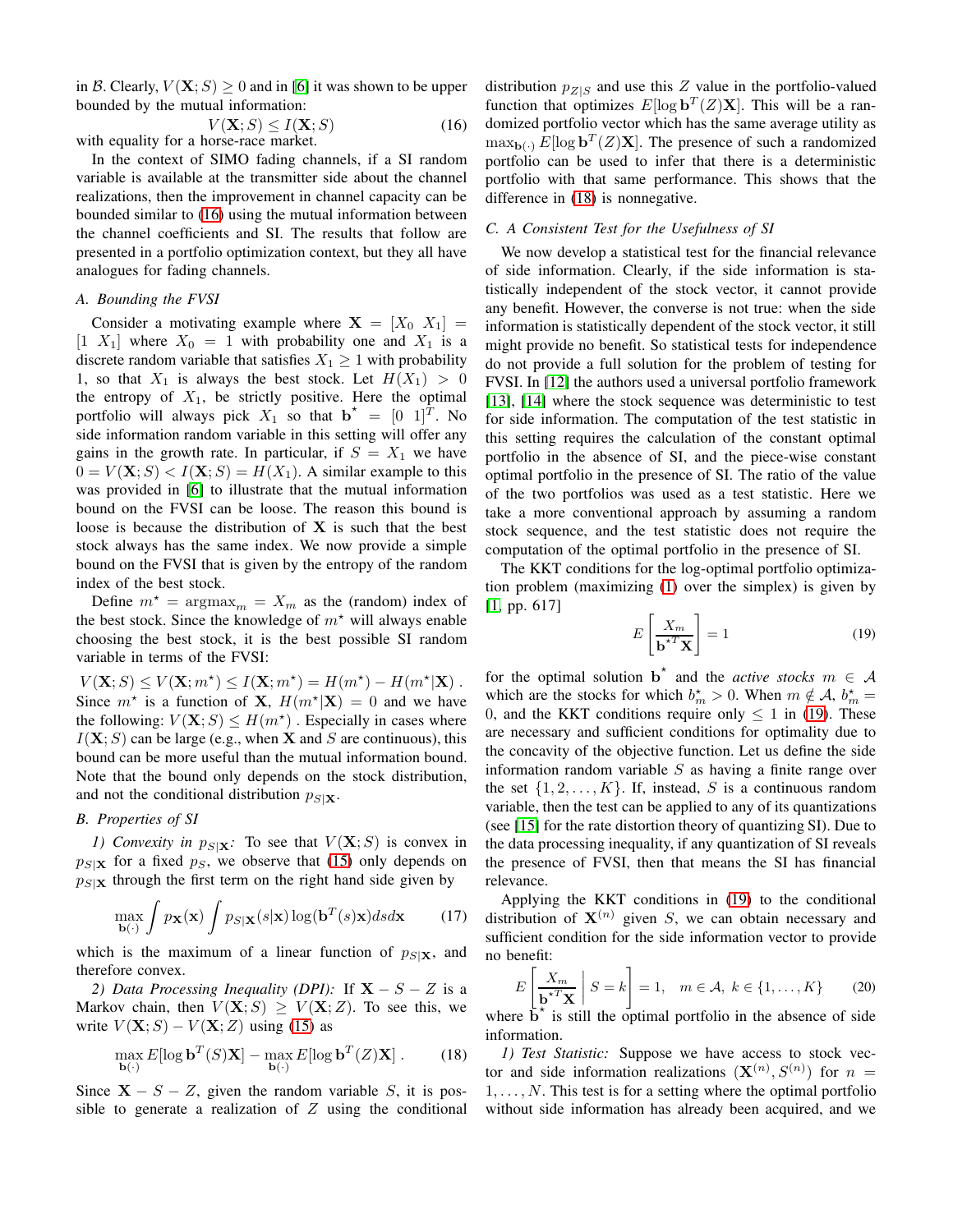are seeking to know if SI information would offer any benefit, without the need to compute the conditionally optimal portfolio in detail.

We now construct a test for the usefulness of side information by testing the null hypothesis given in [\(20\)](#page-3-3) which asserts that the unconditionally optimal portfolio  $b^*$  remains optimal for every state  $k$  of the side information  $S$ . The optimal portfolio  $b^*$  in the absence of SI can be computed by using e.g. [\[16\]](#page-5-15) to optimize [\(1\)](#page-0-0) where the expectation can be approximated using a sample average over  $X^{(n)}$ . So if  $b^*$ is available, then whether the side information is useful or not can be tested by estimating the left hand side of [\(20\)](#page-3-3) and checking how close it is to the right hand side by constructing the following test statistic:

<span id="page-4-0"></span>
$$
T := \sum_{m \in A} \sum_{k=1}^{K} \left| \frac{1}{N_k} \sum_{n \in \mathcal{I}_k} \frac{X_m^{(n)}}{\mathbf{b}^{*T} \mathbf{X}^{(n)}} - 1 \right|^2 ,\qquad(21)
$$

where  $\mathcal{I}_k$  is the set of all indices n such that  $S^{(n)} = k$ , and  $N_k$  is the number of elements in  $\mathcal{I}_k$ , so that  $\sum_k N_k = N$ . Due to the law of large numbers (LLN)  $T \to 0$  as  $N \to \infty$  with probability one. However, how fast this occurs depends on the underlying distribution. This is because the null hypothesis that "the side information is not useful" is a composite hypothesis. In other words, when [\(20\)](#page-3-3) holds, this does not specify the distribution of  $(\mathbf{X}^{(n)}, S^{(n)})$ . Therefore, for any threshold  $\tau$ , the probability  $P[T > \tau]$  is a function of the joint distribution of the random variables  $(\mathbf{X}^{(n)}, S^{(n)})$ .

*2) Testing Individual Stocks:* It is possible to refine the test statistic in [\(21\)](#page-4-0) to determine which values of the side information  $k$  affect which stocks  $m$ . To see this, define  $T_{m,k}$  as the squared absolute value term in [\(21\)](#page-4-0) so that  $T = \sum_{m,k} T_{m,k}$ . By individually testing the  $K(M + 1)$  null hypotheses  $T_{m,k} > \tau_{m,k}$ , one can determine if "the  $k^{th}$  side information  $S = k$  is useful for the  $m<sup>th</sup>$  stock". These tests are still consistent for each  $(m, k)$  due to the LLN. Moreover, their false-alarm probabilities for each  $m, k$  can be approximated using the central-limit theorem.

*3) Short Selling:* If short selling is allowed, then one no longer has the constraint  $b_m \ge 0$  while retaining  $\sum_m b_m = 1$ (see e.g. [\[2\]](#page-5-1)). In the absence of this positivity constraint, the optimality conditions are always given by equality in [\(19\)](#page-3-2) and [\(20\)](#page-3-3) for all stocks, including those for which  $b_m^* = 0$ . In this case, the test statistic is simply given as in [\(21\)](#page-4-0) with the modification that the sum over m is over  $\{0, \ldots, M\}$ .

*4) General Utility Functions:* Instead of the log utility in [\(1\)](#page-0-0), consider a general strictly concave increasing utility function  $u(\cdot)$ . In this case the KKT conditions in [\(20\)](#page-3-3) become

<span id="page-4-1"></span>
$$
E\left[X_m u'(\mathbf{b}^{*T}\mathbf{X})\middle|S=k\right] = E\left[(\mathbf{b}^{*T}\mathbf{X})u'(\mathbf{b}^{*T}\mathbf{X})\middle|S=k\right]
$$
 (22)

for  $m \in \mathcal{A}, k \in \{1, ..., K\}$ , where  $u'(\cdot)$  is the first derivative of  $u(\cdot)$ . From the point of view of testing for the FVSI the only substantive difference with [\(21\)](#page-4-0) is that the right-handside of [\(22\)](#page-4-1) is not necessarily a constant 1. This requires also estimating the right-hand-side as part of the test statistic:

$$
T_{\text{gen}} := \sum_{m \in \mathcal{A}} \sum_{k=1}^{K} \left| \frac{1}{N_k} \sum_{n \in \mathcal{I}_k} u'(\mathbf{b}^{\star T} \mathbf{X}^{(n)}) \left( X_m^{(n)} - \mathbf{b}^{\star T} \mathbf{X}^{(n)} \right) \right|^2.
$$
\n(23)

For example,  $u(x) = (x^{\alpha} - 1)/\alpha$  for  $0 < \alpha \le 1$  is a (power) utility function with a completely-monotone derivative (and therefore is a concave increasing function). In this case  $u'(x) = x^{\alpha-1}$ . For  $\alpha$  very close to zero, this utility function behaves very similar to a log utility function, in which case  $T_{\text{gen}}$  and T are identical.

*5) Test Performance:* The test in [\(21\)](#page-4-0) is consistent for any ergodic stock sequence in the sense that  $T$  converges to zero as  $N \to \infty$ . However, to set an appropriate threshold, one needs to determine the distribution of [\(21\)](#page-4-0) under the null hypothesis. Moreover, a bound on the false alarm probability that does not depend on the individual distributions is desirable. As a first step toward this goal, we will assume that  $S^{(n)}$  and  $\mathbf{X}^{(n)}$ are independent of each other, and i.i.d. across time under the null hypothesis. In this case, it can be shown that  $T$  is asymptotically a sum of squares of Gaussians where each term has a variance that is upper-bounded by

$$
\theta = \frac{1}{N \min_k P[S = k]} \left( \frac{1}{\min_{m \in \mathcal{A}} b_m^2} - 1 \right) \tag{24}
$$

and the false alarm probability can be bounded by

$$
P[T > \tau | H_0] \le 1 - \frac{1}{\Gamma((M+1)K/2)} \gamma ((M+1)K/2, \tau/\theta) ,
$$

where  $\gamma(\cdot, \cdot)$  is the lower incomplete gamma function. A detailed analysis of the false-alarm and missed detection probabilities of the tests developed is possible in the asymptotic regime (large  $N$ ) even when S and X are not independent. In that case, the false-alarm probability depends on the (potentially unknown) distribution of the composite null hypothesis, and therefore it is desirable to find upper bounds that are distribution-independent.

#### V. CONCLUSION AND FUTURE WORK

A link between growth-rate of fractional Kelly portfolios and ergodic capacity of SIMO channels is established. Vector extensions of stochastic orders based on several different utility functions are considered, including one that naturally arises in ergodic capacity of fading channels. These can also be extended to continuous geometric Brownian motion models. The convexity and DPI properties of the SI can be further exploited in gaining a better understanding of quantization of SI. Unlike conventional quantization, in portfolio optimization, quantization of SI is necessary not because it is convenient for its communication, but also for computational reasons which make the calculation of the optimal portfolio-valued function feasible. In future work, different variants of FVSI tests will be considered and asymptotic analysis of false alarm and detection probabilities will be carried out.